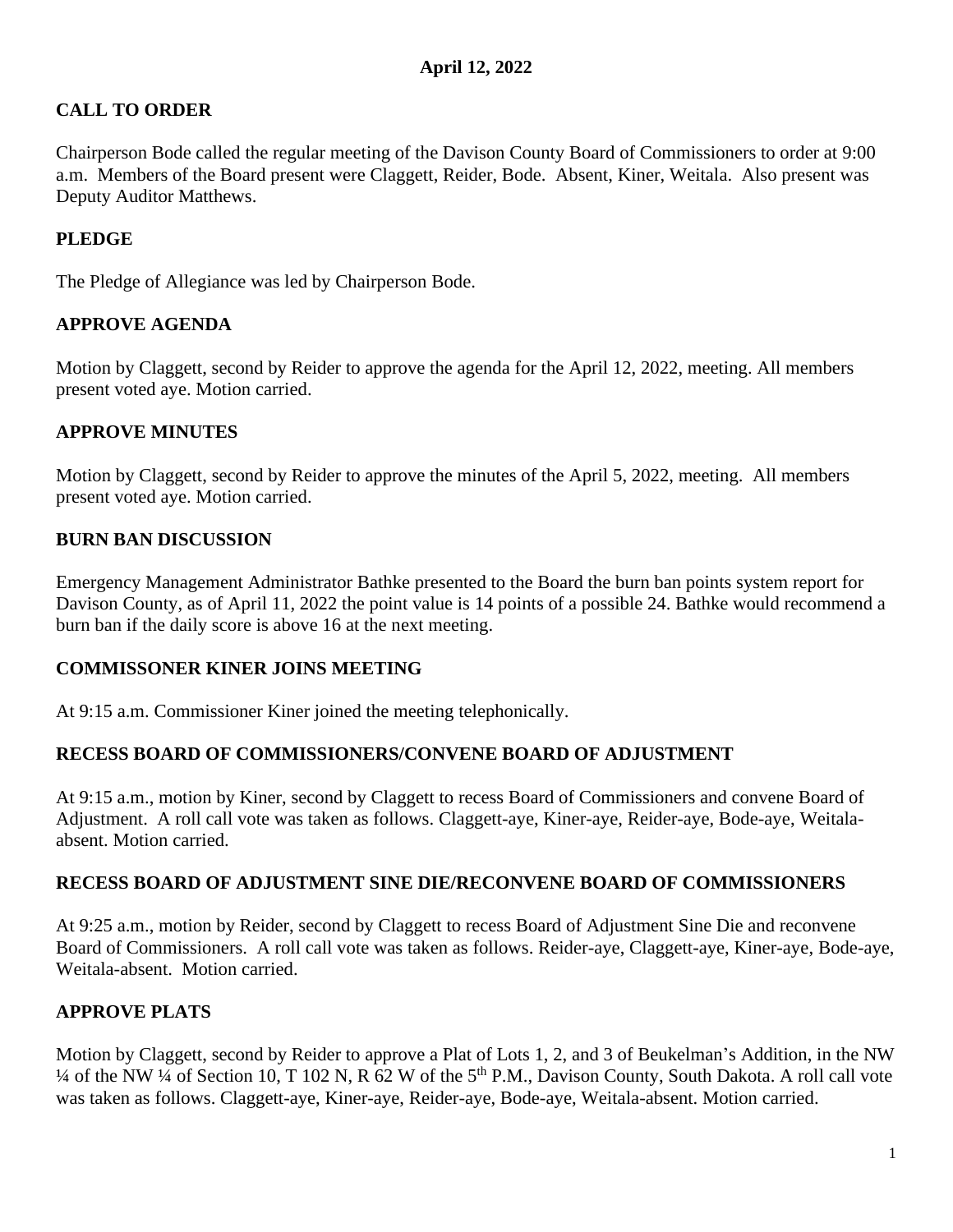Motion by Reider, second by Claggett to approve a Plat of Lot 1 of Adam's Addition in the NE ¼ of Section 22, T 103 N, R 62 W of the 5<sup>th</sup> P.M., Davison County, South Dakota. A roll call vote was taken as follows. Kineraye, Reider-aye, Claggett-aye, Bode-aye, Weitala-absent. Motion carried.

Motion by Claggett, second by Kiner to approve a Plat of Tract 1 in the W 626.84 feet of Lot 5 of Crane's Addition, in the SE ¼ of Section 34, T 103 N, R 60 W of the 5<sup>th</sup> P.M., Davison County, South Dakota. A roll call vote was taken as follows. Reider-aye, Claggett-aye, Kiner-aye, Bode-aye, Weitala-absent. Motion carried.

Motion by Reider, second by Claggett to approve a Plat of Lot 1 of Northwestern Energy Addition in the NE <sup>1</sup>/4 of Section 22, T 102 N, R 60 W of the 5<sup>th</sup> P.M., Davison County, South Dakota. A roll call vote was taken as follows. Claggett-aye, Kiner-aye, Reider-aye, Bode-aye, Weitala-absent. Motion carried.

Motion by Claggett, second by Kiner to approve a Plat of Tract 1 of Samantha's Addition in the N  $\frac{1}{2}$  of Section 26, T 101 N, R 61 W of the 5<sup>th</sup> P.M., Davison County, South Dakota. A roll call vote was taken as follows. Kiner-aye, Reider-aye, Claggett-aye, Bode-aye, Weitala-absent. Motion carried.

Motion by Reider, second by Kiner to approve a Plat of Lot 1 of Moore's Addition in the SE ¼ of Section 9, T 104 N, R 60 W of the 5<sup>th</sup> P.M., Davison County, South Dakota. A roll call vote was taken as follows. Reideraye, Claggett-aye, Kiner-aye, Bode-aye, Weitala-absent. Motion carried.

## **APPROVE COMMITTEE APPOINTMENTS**

Motion by Claggett, Second by Reider to approve the following Committee Appointments for 2022 with names subject to change upon personnel approval. A roll call vote was taken as follows. Claggett-aye, Kiner-aye, Reider-aye, Bode-aye, Weitala-absent. Motion carried.

#### **2022 COMMITTEE APPOINTMENTS**

Motion by Weitala, second by Claggett to approve the following Committee Appointments for 2022 with names subject to change upon commission approval. A Roll call vote was taken at follows. Claggett-aye, Kiner-aye, Reider-aye, Bode-aye, Weitala-absent. Motion carried.

#### **Emergency Management / 911:** Kiner

**Insurance Committee:** Meets with our insurance broker to hear new health insurance rates and make recommendations for plans and benefits. May meet to get quotes from other companies if necessary. Chair-Tonya Meaney, Reider, Bode, Susan Kiepke, Karen Wegleitner, Dawn Grissom, David Beintema, Carla Wittstruck

**Risk Management Committee:** Meets quarterly to inspect county buildings and update safety policies. Chair-Tonya Meaney, Claggett, Karen Wegleitner, Tim Reitzel, Don Radel, David Beintema, Craig Bennett, Joel Rang, Andrea Horton

**District III:** Claggett

# **Alcohol Center & Mental Health Board:** Kiner, Sheriff Harr, Randy Stiles

**Fair Board:** Meets only on an as needed basis to assist in 4-H and fairgrounds decision making. Chair-Barb Weber, Bode, George Breidenbach, Brad Greenway, Mary Froning, Ben Roudabush, Caroline Hansen, Joel Rang, Christine Norwick, Lawrence Schmitt

**Intergovernmental Relations:** Claggett, Weitala, Susan Kiepke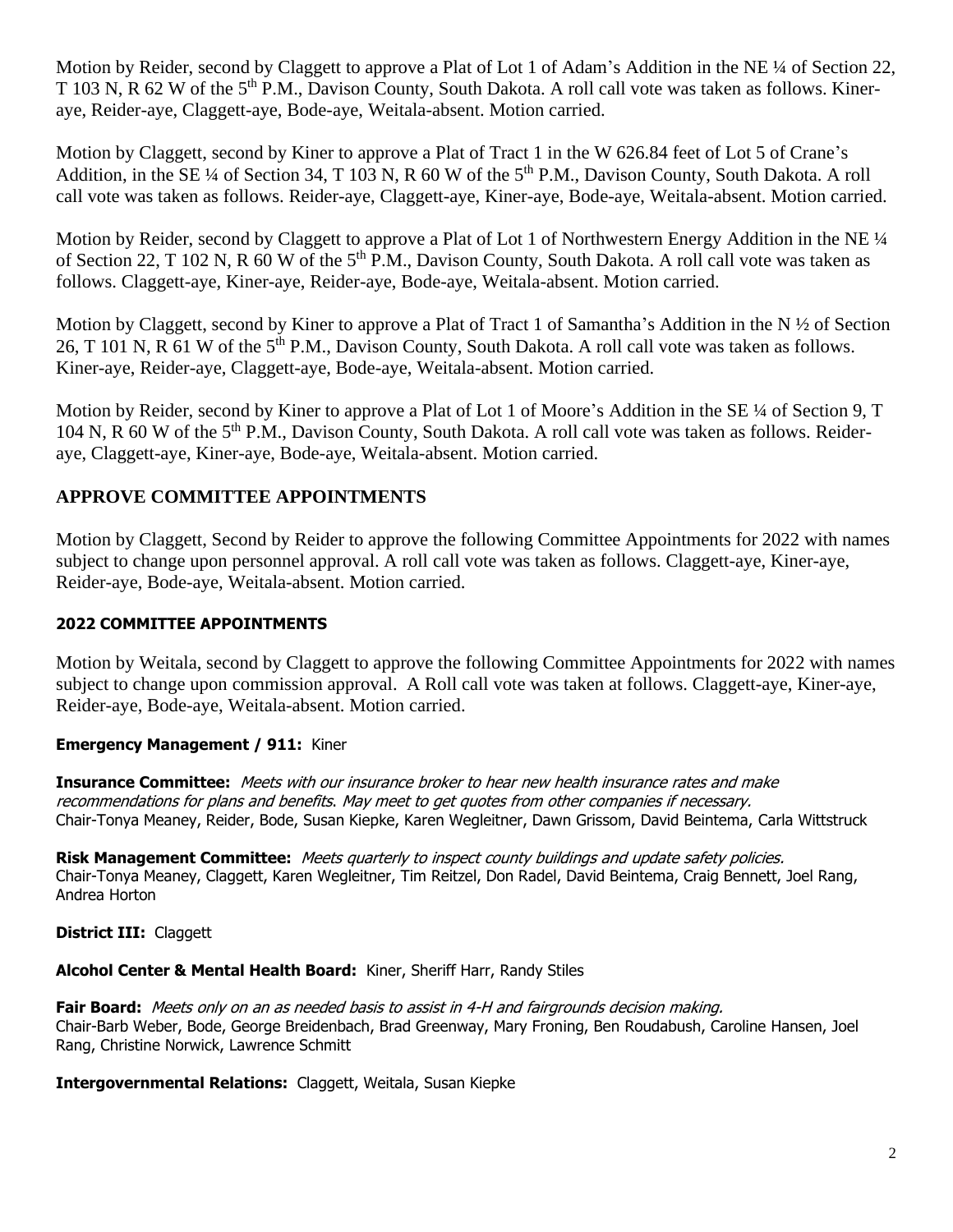**Union Negotiations Committee:** Meets in the fall or as needed with union representatives to determine proposals and relays those to commissioners, then returns with approved changes. Chair-Tonya Meaney, Kiner, Weitala

**County Coroner:** Bart Fredericksen, Bittner Funeral Home

**Deputy Coroner:** Luke Mauer, Charlie Ibis, Steve Harr

**Legislative Contact Persons:** Commissioners Claggett, Kiner, Weitala, Reider and Bode

**Serviceman's Memorial Cemetery Board:** Reider, Kiner

**County Doctor (Jail):** Mitchell Clinic

**Personnel Policy Review Committee:** Meets on an as needed basis to update personnel policies.

Chair-Tonya Meaney, Kiner, Reider, David Beintema, Dawn Grissom, Susan Kiepke, Steve Harr, Assistant State's Attorney Taylor

**Highway Board:** Commissioners Claggett, Kiner, Weitala, Reider and Bode and one member of each Township Board as liaison

#### **Landfill Board:** Weitala

#### **Library Board:** Weitala

**Planning & Zoning Commission:** Meets the first Tuesday of the month as needed to adopt rules necessary for the conduct of its affairs and keeping with the provisions of its Ordinance.

Chair-Bruce Haines, Steve Thiesse term expiring December 31, 2023; Weitala term expiring December 31, 2024; David Anderson term expiring December 31, 2024; Lewis Bainbridge term expiring December 31, 2024; Bode term expiring December 31, 2024; Charles Storm term expiring December 31, 2024; Bruce Haines term expiring December 31, 2023

**Weed Board:** Meets up to four times/year or as needed. Meetings go over what's happening in the county with weeds or prep for new season.

Chair-Brian Bode, Bode, Tyler Page, Terry Nutter term ending December 31, 2022; Steve Roth, James Miiller and Kevin Deinert terms ending December 31, 2023; Brian Bode term ending December 31, 2024.

**MRC Nomination:** Kiner term ending December 31, 2023 with Claggett as alternate

**LEPC Representative:** Kiner, Jeff Bathke, Karen Wegleitner, Skyler Kehn, Ruth Ragels, Steve Harr, Mike Koster, Marius Laursen, Shannon Sandoval, Dave Kluth, Michelle Carpenter, Roswitha Konz, Vicki Lehrman, Jenna Auch, Bob Everson, Susan Kiepke, Becky Pitz, Jackie Horton, Captain Bill Middendorp, Captain Deb Middendorp, Adam Kjerstad, Andy Mentele, Dan Muck, John Sieverding, Stephanie Ellwein, Kyle Croce, Dave Duba, Gene Deinert, J.P. Skelly, Randy Pratt, Rusty Weinberg, Dave Beintema, Micheal Peterson, Dawn Niehoff, Rebecca Giddens, John Heemstra, Dean Knippling, Sarah Blaine, Adam Frerichs, Mark Jenniges, Brandon Wingert, Tim Retizel, Gregg Thibodeau, Peter Mirkovic, Andrew Miller, Joe Schroeder

#### **James River Water Development Representative:** Weitala, Bode

#### **Soil Conservation Committee:** Kiner

**Liaison Assignments:** Claggett – States Attorney, Treasurer, Maintenance; Kiner – Emergency Mgmt/Planning & Zoning, Register of Deeds, Veteran's Service Officer; Weitala – Human Resources, Auditor; Reider – Nurse, Director of Equalization, Sheriff, Jail; Bode – Extension/Fairgrounds/Welfare, Highway, Weed

**Drainage Board:** This quasi-judicial board meets the third Tuesday of the month if needed to follow the drainage ordinance and act on all drainage applications and complaints that are presented to the board in order to govern the drainage of water into or within the unincorporated area of Davison County.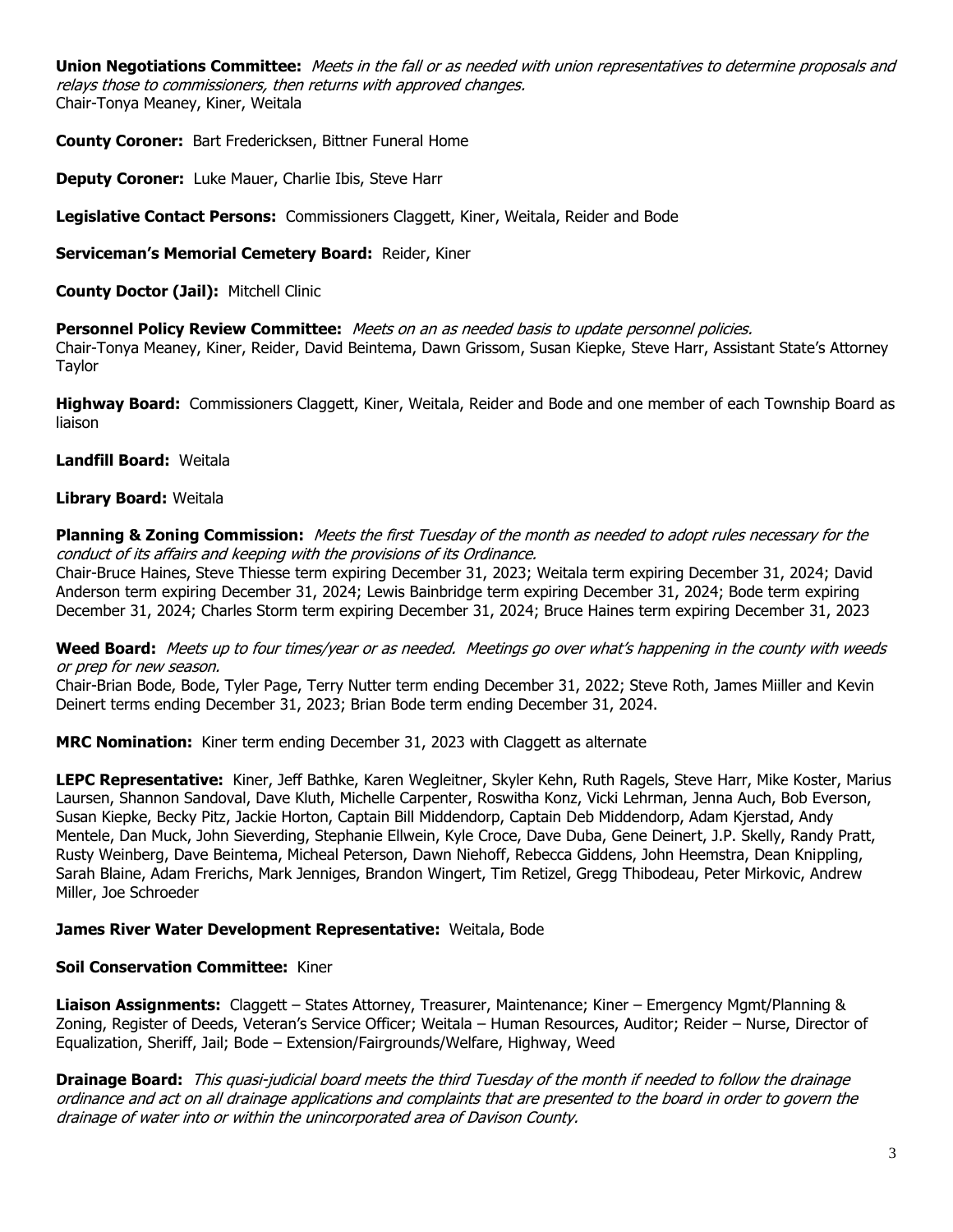Chair-Jay Larson, Kiner term expiring December 31, 2023, Bode term expiring December 31, 2022, Mark Klumb term expiring December 31, 2023, Gregg Bult term expiring December 31, 2023, Chet Edinger term expiring December 31, 2022, Jerry Buchholz term expiring December 31, 2023, Jay Larson term expiring December 31, 2022. Ex-Officio members Highway Superintendent Weinberg, Director of Equalization Love, Deputy Director Planning & Zoning Karen Wegleitner, and Auditor Kiepke

**TECH/Website Committee:** Meets on a biannual basis or as needed to review website format, changes in dept information, and overall concept of the website. Also may investigate new technology. Chair-Dave Beintema, Claggett, Susan Kiepke, Jeff Bathke, Danna Kolbeck, Jim Matthews, Tim Reitzel and a representative of Tech Solutions

**Building Spaces Committee:** Meets on an as needed basis for determining new uses of current space or added building space. Chair-Joel Rang, Weitala, Reider, Susan Kiepke, Deb Young

**Search and Rescue:** Confidential – On file in the Auditor's office for insurance purposes

#### **RECESS BOARD OF COMMISSIONERS/ CONVENE 2022 BOARD OF EQUALIZATION**

At 10:15 a.m., motion by Claggett, second by Reider to recess Board of Commissioners and convene the 2022 County Board of Equalization, members of the Board present were Claggett, Kiner, Reider, Bode. Absent Weitala A roll call vote was taken as follows. Claggett-aye, Kiner-aye, Reider-aye, Bode-aye, Weitala-absent. Motion carried.

## **ELECT CHAIRPERSON**

Deputy Auditor Matthews called for nominations for the 2022 Chairperson of the Davison County Board of Equalization. Motion by Claggett, second by Bode to nominate Commissioner Reider as Chairperson.

Deputy Auditor Matthews called for additional nominations. There being no further nominations, motion by Claggett, second by Bode for nominations to cease and a unanimous ballot be cast for Commissioner Reider as 2022 Chairperson of the Davison County Board of Equalization. A roll call vote was taken as follows. Kiner-aye, Claggett- aye, Reider-aye, Bode-aye. Weitala-absent. Motion carried.

#### **ELECT VICE-CHAIRPERSON**

Deputy Auditor Matthews called for nominations for the 2022 Vice-Chairperson of the Davison County Board of Equalization. Motion by Bode, second by Reider to nominate Commissioner Claggett as Vice-Chairperson.

Deputy Auditor Matthews called for any additional nominations. There being no further nominations, motion by Bode, second by Reider for nominations to cease and a unanimous ballot be cast for Commissioner Claggett as 2022 Vice-Chairperson of the Davison County Board of Equalization. A roll call vote was taken as follows. Claggett-aye, Kiner-aye, Reider-aye, Bode-aye, Weitala-absent. Motion carried.

#### **CHAIRPERSON TAKES OVER MEETING**

Commissioner Reider took over the Davison County Board of Equalization meeting as Chairperson and continued on with the remainder of the day's business.

#### **ADMINISTER OATHS**

Deputy Auditor Matthews administered the oath of office to Davison County Board of Equalization members present.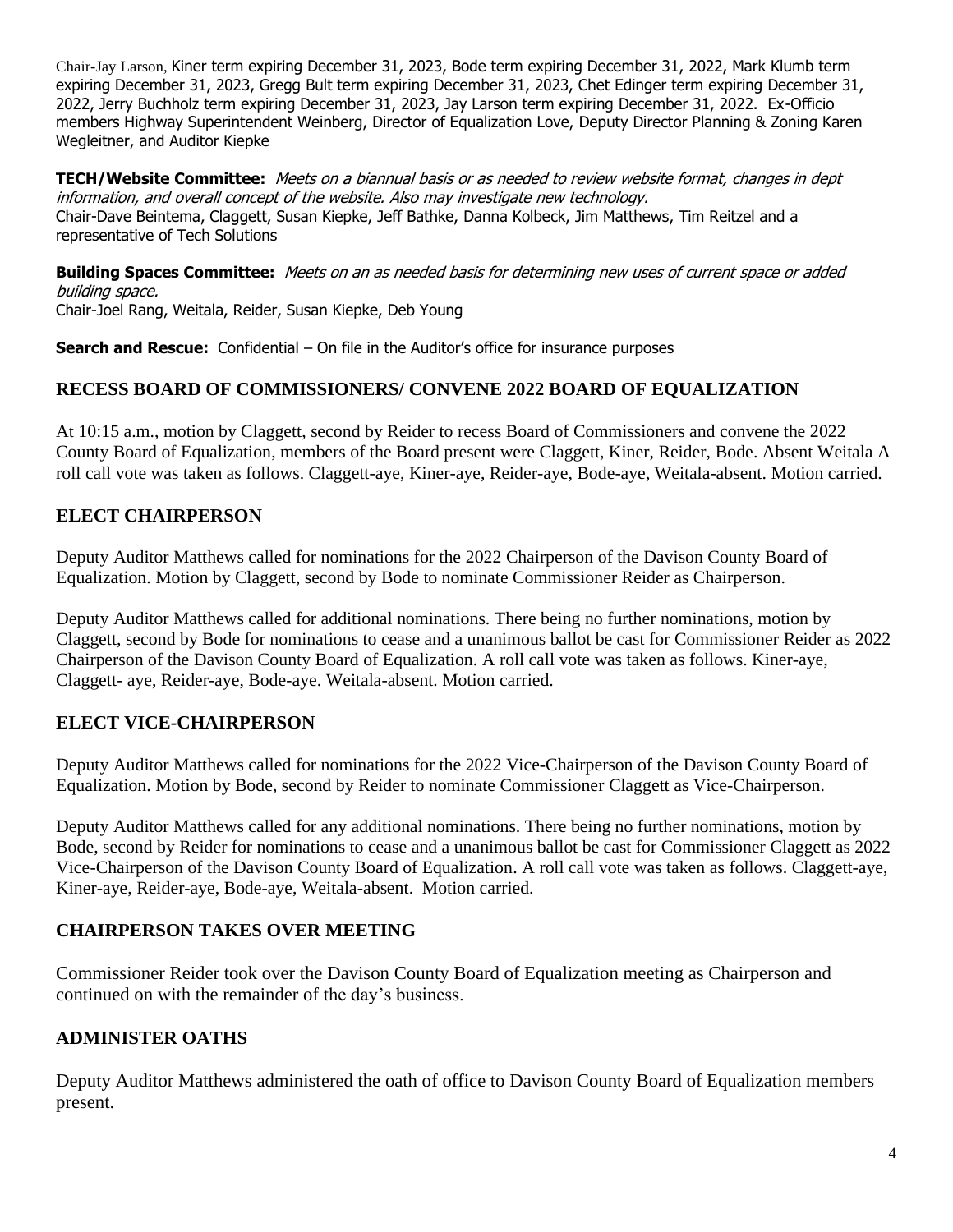# **CORRECT ERRORS/NECESSARY CHANGES**

Motion by Kiner, second by Claggett to authorize Director of Equalization Love to correct errors and make the necessary changes as needed. A roll call vote was taken as follows. Kiner-aye, Claggett-aye, Bode-aye, Reider-aye, Weitala-absent. Motion carried.

## **ACCEPT ASSESSMENT ROLLS**

Motion by Claggett, second by Bode to accept the Davison County assessment rolls. A roll call vote was taken as follows. Claggett-aye, Kiner-aye, Bode-aye, Reider-aye, Weitala-absent. Motion carried.

#### **ACKNOWLEDGE ELDERLY ASSESSMENTS AND DISABILITY TAX FREEZE**

As per the request of Treasurer Beintema, motion by Claggett, second by Kiner to instruct the Director of Equalization to change the value of all properties approved by the Treasurer for the assessment freeze to the "freeze value". A roll call vote was taken as follows. Claggett-aye, Kiner-aye, Bode-aye, Reider-aye, Weitalaabsent. Motion carried.

## **ACKNOWLEDGE EXEMPTIONS**

Motion by Claggett, second by Kiner to acknowledge the paraplegic, disabled veteran's, renewable energy resource credit exemptions. A roll call vote was taken as follows. Claggett-aye, Kiner-aye, Bode-aye, Reideraye, Weitala-absent. Motion carried.

## **ACKNOWLEDGE DISCRETIONARY INFORMATION**

Motion by Claggett, second by Bode to acknowledge the total parcels subject to discretionary is \$ 30,900,210, the total deducted for discretionary was \$ 19,262,065. A roll call vote was taken as follows. Bode-aye, Claggettaye, Kiner-aye, Reider-aye, Weitala-absent. Motion carried.

# **APPROVE 2022 LONG FORM TAX EXEMPT APPLICATIONS**

Motion by Bode, second by Claggett to approve the following 2022 long form applications for exempt status either fully tax exempt or partially exempt. A roll call vote was taken as follows. Claggett-aye, Kiner-aye, Bode-aye, Reider-aye, Weitala-absent. Motion carried.

| <b>Parcel Number</b> | <b>Organization Name</b>    | % Exempt |
|----------------------|-----------------------------|----------|
| 15241-00900-00600    | <b>ABBOTT HOUSE</b>         | 100%     |
| 15760-00300-00700    | <b>ABBOTT HOUSE</b>         | 100%     |
| 15760-00300-01100    | <b>ABBOTT HOUSE</b>         | 100%     |
| 15760-00400-00000    | <b>ABBOTT HOUSE</b>         | 100%     |
| 15760-01400-00110    | <b>ABBOTT HOUSE</b>         | 100%     |
| 15620-00500-01200    | ALANO SOCIETY OF MITCHELL   | 100%     |
| 13500-00400-00300    | AMERICAN LEGION-A ERPENBACH | 100%     |
| 15580-00300-00800    | AREA COMMUMITY THEATRE INC  | 100%     |
| 15800-01600-10600    | ASCENSION EVANG LUTH CHURCH | 100%     |
| 15082-00000-00500    | AVERA QUEEN OF PEACE        | 100%     |
| 15190-00400-01550    | <b>AVERA QUEEN OF PEACE</b> | 75%      |
| 15260-00100-00000    | <b>AVERA QUEEN OF PEACE</b> | 99.80%   |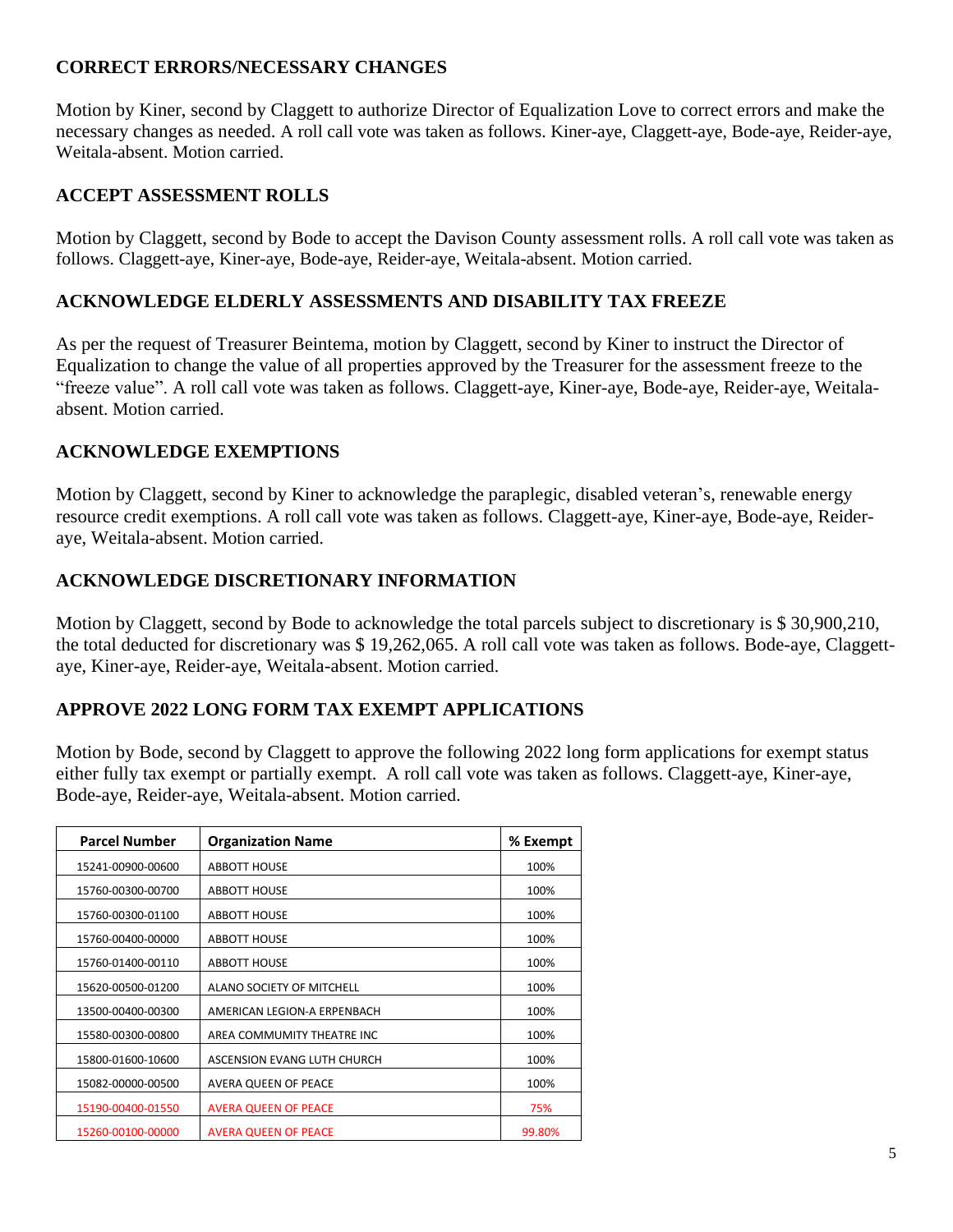| 15260-00500-00100 | AVERA QUEEN OF PEACE                   | 100%   |
|-------------------|----------------------------------------|--------|
| 15260-00500-00500 | AVERA QUEEN OF PEACE                   | 100%   |
| 15280-00100-00800 | AVERA QUEEN OF PEACE                   | 100%   |
| 15530-00000-14600 | AVERA QUEEN OF PEACE                   | 100%   |
| 15650-00000-00010 | <b>AVERA QUEEN OF PEACE</b>            | 84.35% |
| 15651-00000-00100 | AVERA QUEEN OF PEACE                   | 100%   |
| 15651-00000-00200 | AVERA QUEEN OF PEACE                   | 100%   |
| 15800-02100-30480 | <b>AVERA QUEEN OF PEACE</b>            | 100%   |
| 15800-02300-20140 | AVERA QUEEN OF PEACE                   | 100%   |
| 15800-02300-20180 | AVERA QUEEN OF PEACE                   | 100%   |
| 15900-00400-00100 | AVERA QUEEN OF PEACE                   | 100%   |
| 15900-00500-00100 | AVERA QUEEN OF PEACE                   | 100%   |
| 15900-00500-01200 | AVERA QUEEN OF PEACE                   | 100%   |
| 15900-00600-00100 | <b>AVERA QUEEN OF PEACE</b>            | 85.34% |
| 01241-00300-01300 | CONGREGATIONAL CHURCH                  | 100%   |
| 15520-02700-00400 | CONGREGATIONAL UNITED CHURCH OF CHRIST | 100%   |
| 15520-00800-00500 | CORN PALACE CITY POST #2750 OF VFW     | 100%   |
| 15850-01000-00900 | <b>CORNERSTONE BAPTIST CHURCH</b>      | 100%   |
| 15850-01000-01000 | <b>CORNERSTONE BAPTIST CHURCH</b>      | 100%   |
| 15550-00200-00700 | CORP OF THE PRESIDING BISHOP           | 100%   |
| 15090-05200-00600 | DAKOTA COUNSELING INSTITUTE INC        | 100%   |
| 15700-00100-00000 | DAKOTA COUNSELING INSTITUTE INC        | 100%   |
| 15800-01600-10540 | DAKOTA COUNSELING INSTITUTE INC        | 100%   |
| 15590-01000-00100 | DAKOTA DISTRICT OF THE WESLEYAN CHURCH | 100%   |
| 15590-01500-00100 | DAKOTA DISTRICT OF THE WESLEYAN CHURCH | 100%   |
| 15050-00200-00910 | DAKOTA MENTAL HEALTH CENTER INC        | 100%   |
| 15050-00200-00920 | DAKOTA MENTAL HEALTH CENTER INC        | 100%   |
| 15800-02100-30820 | DAKOTA MENTAL HEALTH CENTER INC        | 100%   |
| 15155-00000-00100 | DAKOTA WESLEYAN UNIVERSITY             | 100%   |
| 15155-00000-00110 | DAKOTA WESLEYAN UNIVERSITY             | 100%   |
| 15155-00000-00200 | DAKOTA WESLEYAN UNIVERSITY             | 100%   |
| 15155-00000-00400 | DAKOTA WESLEYAN UNIVERSITY             | 100%   |
| 15490-00100-00010 | DAKOTA WESLEYAN UNIVERSITY             | 100%   |
| 15760-01700-00600 | DAKOTA WESLEYAN UNIVERSITY             | 100%   |
| 15760-01800-00100 | DAKOTA WESLEYAN UNIVERSITY             | 100%   |
| 15760-01800-00200 | DAKOTA WESLEYAN UNIVERSITY             | 100%   |
| 15760-02300-00300 | DAKOTA WESLEYAN UNIVERSITY             | 100%   |
| 15760-02300-00600 | DAKOTA WESLEYAN UNIVERSITY             | 100%   |
| 15760-02300-00900 | DAKOTA WESLEYAN UNIVERSITY             | 100%   |
| 15760-02700-00000 | DAKOTA WESLEYAN UNIVERSITY             | 100%   |
| 15760-02800-00100 | DAKOTA WESLEYAN UNIVERSITY             | 100%   |
| 15760-02800-00200 | DAKOTA WESLEYAN UNIVERSITY             | 100%   |
| 15760-03300-00300 | DAKOTA WESLEYAN UNIVERSITY             | 100%   |
| 15760-03300-00500 | DAKOTA WESLEYAN UNIVERSITY             | 100%   |
| 15760-03300-00700 | DAKOTA WESLEYAN UNIVERSITY             | 100%   |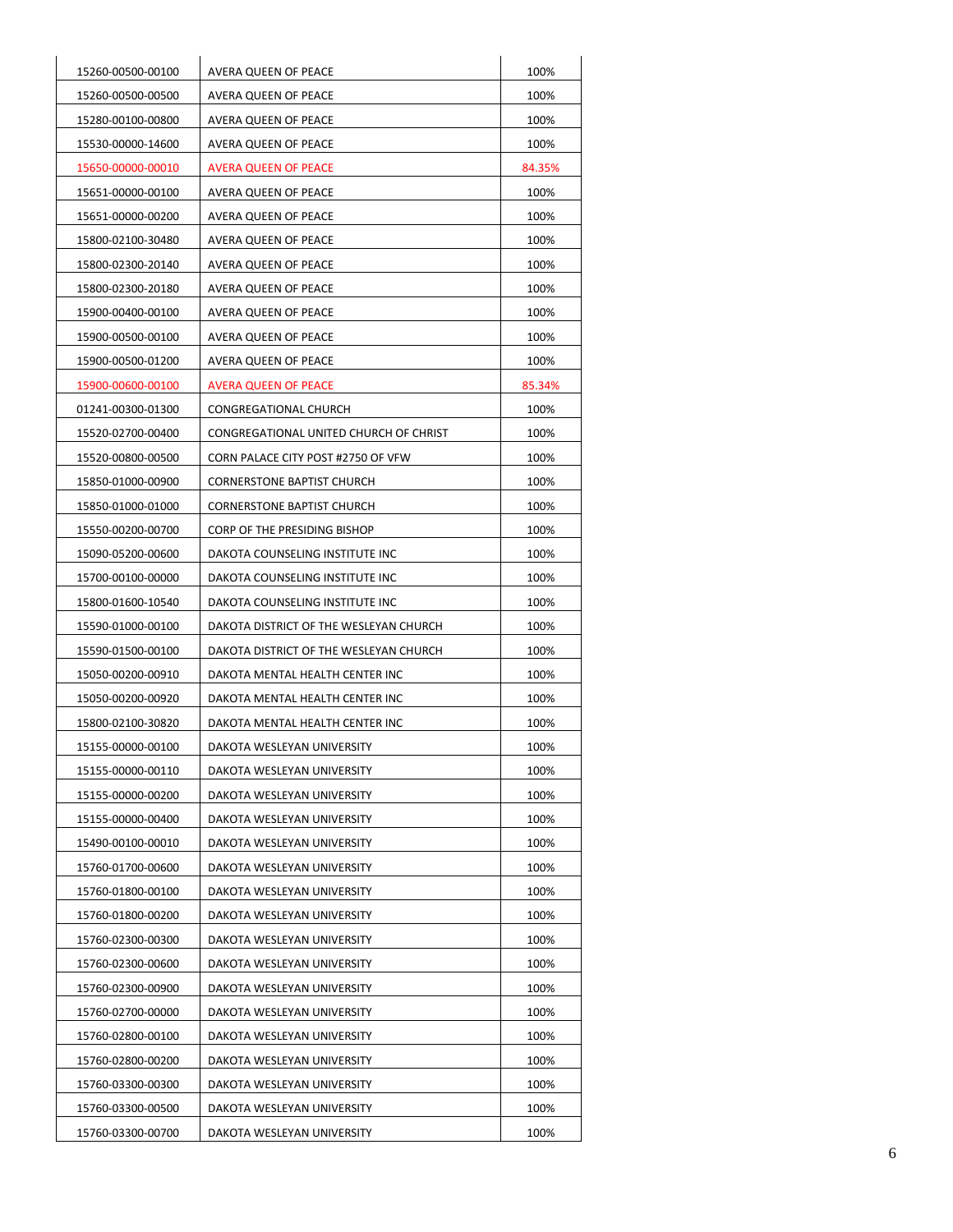| 15760-03400-00100 | DAKOTA WESLEYAN UNIVERSITY                                   | 100% |
|-------------------|--------------------------------------------------------------|------|
| 15760-03400-00200 | DAKOTA WESLEYAN UNIVERSITY                                   | 100% |
| 15760-03400-00300 | DAKOTA WESLEYAN UNIVERSITY                                   | 100% |
| 15760-03400-00700 | DAKOTA WESLEYAN UNIVERSITY                                   | 100% |
| 15760-03800-00105 | DAKOTA WESLEYAN UNIVERSITY                                   | 100% |
| 15760-03800-00120 | DAKOTA WESLEYAN UNIVERSITY                                   | 100% |
| 15760-03800-00510 | DAKOTA WESLEYAN UNIVERSITY                                   | 100% |
| 15760-03800-00700 | DAKOTA WESLEYAN UNIVERSITY                                   | 100% |
| 15760-04400-01300 | DAKOTA WESLEYAN UNIVERSITY                                   | 100% |
| 15760-04400-01307 | DAKOTA WESLEYAN UNIVERSITY                                   | 100% |
| 15760-04400-01310 | DAKOTA WESLEYAN UNIVERSITY                                   | 100% |
| 06193-10360-00100 | DAVISON SHOOTING CLUB INC (CHARLES J. OSTER)                 | 100% |
| 15610-00400-00130 | EmBe                                                         | 100% |
| 11000-10161-28130 | <b>EMSLEY CHURCH</b>                                         | 100% |
| 11000-10161-28131 | EMSLEY PERPETUAL CARE INC.                                   | 100% |
| 15520-00400-00700 | <b>EPISCOPAL CHURCH</b>                                      | 100% |
| 13500-00600-01100 | ETHAN UNITED METHODIST CHURCH                                | 100% |
| 15260-00300-00300 | FAITH MISSIONARY ASSOCIATION                                 | 100% |
| 15450-10700-00000 | FIRST LUTHERAN CHURCH                                        | 100% |
| 15450-10700-00100 | FIRST LUTHERAN CHURCH                                        | 100% |
| 15590-02200-00000 | FIRST LUTHERAN CHURCH                                        | 100% |
| 15080-00800-00700 | FIRST PRESBYTERIAN CHURCH                                    | 100% |
| 15090-01100-00100 | FIRST REFORMED CHURCH                                        | 100% |
| 15520-00300-01300 | FIRST UNITED METHODIST CHURCH                                | 100% |
| 15015-00000-00100 | FIRST UNITED PENTECOSTAL                                     | 100% |
| 15440-00300-00900 | FUSION UNITED METHODIST CHURCH                               | 100% |
| 15840-00600-00700 | GRACE BAPTIST CHURCH OF MITCHELL                             | 100% |
| 15840-01500-01100 | <b>GRACE BAPTIST CHURCH OF MITCHELL</b>                      | 100% |
| 15530-00000-04300 | <b>GRACE REFORMED CHURCH OF MITCHELL</b>                     | 100% |
| 15860-01000-00030 | <b>GRACE REFORMED CHURCH OF MITCHELL</b>                     | 100% |
| 15430-00000-01200 | HARVEST COMMUNITY CHURCH                                     | 100% |
| 15450-03500-00500 | HOLY FAMILY PARISH OF DAVISON COUNTY                         | 100% |
| 15520-01000-01110 | HOLY FAMILY PARISH OF DAVISON COUNTY                         | 100% |
|                   | HOLY SPIRIT & HOLY FAMILY PARISH OF DAVISON                  |      |
| 15800-02100-30440 | <b>COUNTY</b><br>HOLY SPIRIT & HOLY FAMILY PARISH OF DAVISON | 100% |
| 15800-02100-30460 | <b>COUNTY</b>                                                | 100% |
| 15800-02100-30600 | HOLY SPIRIT & HOLY FAMILY PARISH OF DAVISON<br>COUNTY        | 100% |
| 15520-02600-00000 | HOLY FAMILY PARISH OF                                        | 100% |
| 15090-01600-00600 | LIFE QUEST                                                   | 100% |
| 15270-00300-00300 | LIFE QUEST                                                   | 100% |
| 15310-00100-00700 | LIFE QUEST                                                   | 100% |
| 15310-00200-00700 | LIFE QUEST                                                   | 100% |
| 15310-00200-00710 | LIFE QUEST                                                   | 100% |
| 15310-00200-00800 | LIFE QUEST                                                   | 100% |
| 15545-00000-00100 | LIFE QUEST                                                   | 100% |
|                   |                                                              |      |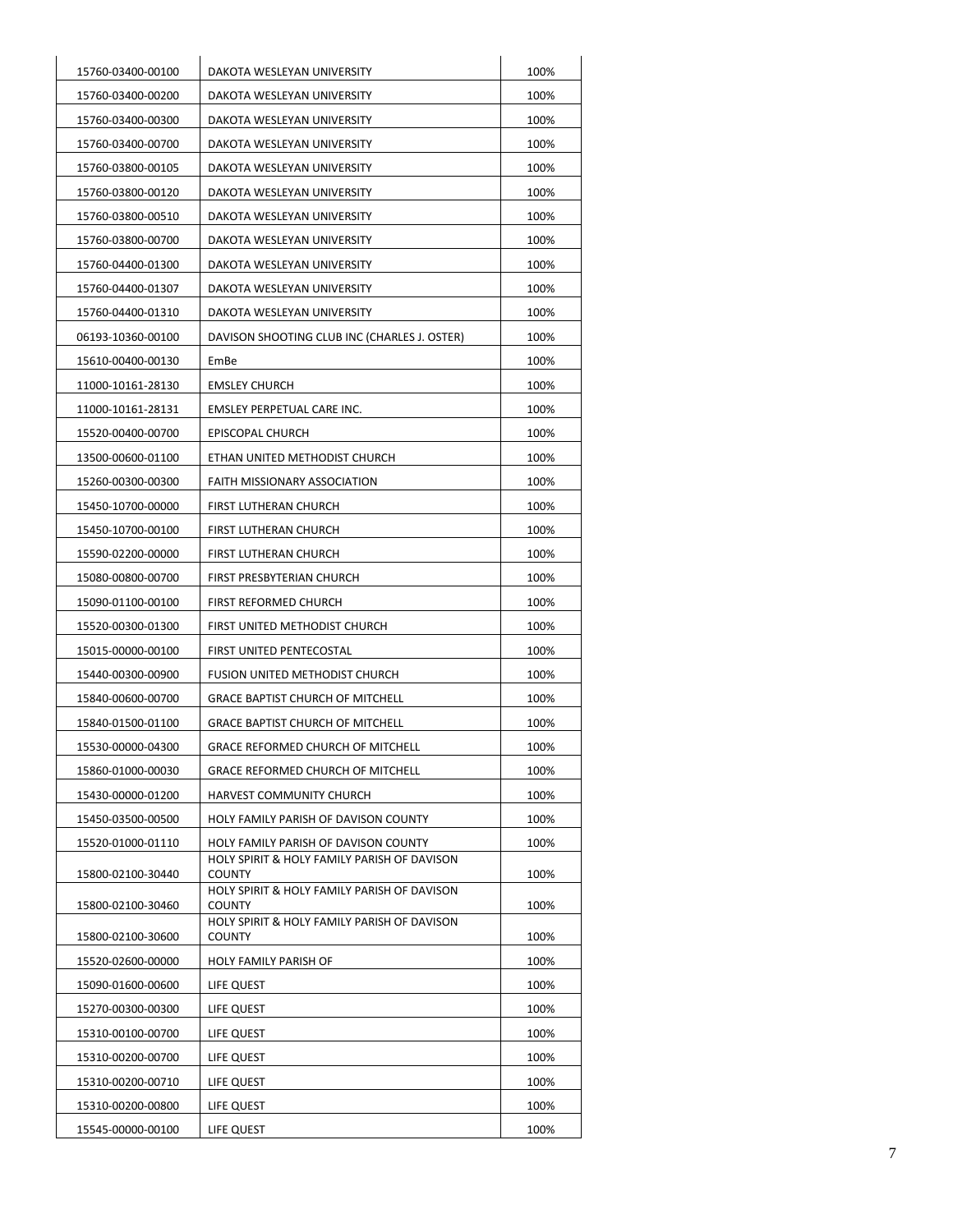| 15553-00000-00205 | LIFE QUEST                                                | 100% |
|-------------------|-----------------------------------------------------------|------|
| 15565-00000-00410 | LIFE QUEST                                                | 100% |
| 15840-01100-00700 | LIFE QUEST                                                | 100% |
| 06201-10360-01610 | MITCHELL AREA DEVELOPMENT CORP                            | 100% |
| 07000-10362-27220 | MITCHELL AREA DEVELOPMENT CORP                            | 100% |
| 15390-00000-00110 | MITCHELL AREA DEVELOPMENT CORP                            | 100% |
| 15580-00700-00600 | MITCHELL AREA DEVELOPMENT CORP                            | 100% |
| 15580-00700-00700 | MITCHELL AREA DEVELOPMENT CORP                            | 100% |
| 15740-00000-00526 | MITCHELL AREA DEVELOPMENT CORP                            | 100% |
| 15890-00300-00110 | MITCHELL AREA DEVELOPMENT CORP                            | 100% |
| 15520-00800-01610 | MITCHELL AREA HISTORICAL SOCIETY                          | 100% |
| 15241-00900-00100 | MITCHELL AREA SAFEHOUSE INC                               | 100% |
| 15800-01600-10260 | MITCHELL ASSEMBELY OF GOD                                 | 100% |
| 15474-00300-00000 | MITCHELL CHRISTIAN EDUCATION ASSOCIATION                  |      |
| 15474-00300-00200 | MITCHELL CHRISTIAN EDUCATION ASSOCIATION                  |      |
| 15474-00400-00000 | MITCHELL CHRISTIAN EDUCATION ASSOCIATION                  |      |
| 15300-00900-00600 | MITCHELL CHURCH OF CHRIST                                 |      |
| 06341-10360-00100 | MITCHELL CHURCH OF JEHOVAH WITNESS                        |      |
| 15580-01100-00300 | MITCHELL MASONIC BUILDING                                 | 100% |
| 15580-01100-00500 | MITCHELL MASONIC BUILDING                                 | 100% |
| 15475-00000-00100 | MITCHELL PREHISTORIC INDIAN VILLAGE PRES                  | 100% |
| 15090-00400-00100 | MOOSE LODGE #875                                          | 100% |
| 14480-00700-01200 | MT VERNON SENIOR CITIZENS                                 | 100% |
| 15760-01000-01100 | NEW HOME EVANG LUTHERAN CHURCH                            | 100% |
| 15800-01600-10500 | NORTHRIDGE BAPTIST CHURCH                                 | 100% |
| 15162-00000-00100 | RESURRECTION LUTHERAN CHURCH OF MITCHELL INC              | 100% |
| 15162-00000-00200 | RESURRECTION LUTHERAN CHURCH OF MITCHELL INC              | 100% |
| 15500-00500-00000 | <b>REUNION CHURCH</b>                                     |      |
| 14800-00900-00100 | SALEM LUTHERAN CHURCH                                     |      |
| 14800-00900-00700 | SALEM LUTHERAN CHURCH                                     |      |
| 14800-00900-00900 | SALEM LUTHERAN CHURCH                                     | 100% |
| 15130-00200-00100 | <b>SALVATION ARMY</b>                                     | 100% |
| 15140-00200-00900 | <b>SALVATION ARMY</b>                                     | 100% |
| 15950-00600-00800 | <b>SALVATION ARMY</b>                                     | 100% |
| 15760-03300-00100 | SD ANNUAL CONFERENCE OF UNITED METHODIST<br><b>CHURCH</b> | 100% |
| 15493-00000-00100 | SD HEALTH & EDUCATIONAL FAC AUTHORITY                     | 100% |
| 15494-00000-00100 | SD HEALTH & EDUCATIONAL FAC AUTHORITY                     | 100% |
| 15722-00000-00100 | SD HEALTH & EDUCATIONAL FAC AUTHORITY                     | 100% |
| 15762-00000-00100 | SD HEALTH & EDUCATIONAL FAC AUTHORITY                     | 100% |
| 15852-00000-00100 | SD HEALTH & EDUCATIONAL FAC AUTHORITY                     | 100% |
| 15290-02100-01220 | SEVENTH DAY ADVENTIST CHURCH                              | 100% |
| 15800-02100-30500 | SISTERS OF ST FRANCIS OF OUR                              | 100% |
| 15300-00600-00700 | TRINITY LUTHERAN CHURCH                                   | 100% |
| 06990-29220-00100 | VCY AMERICA, INC.                                         | 100% |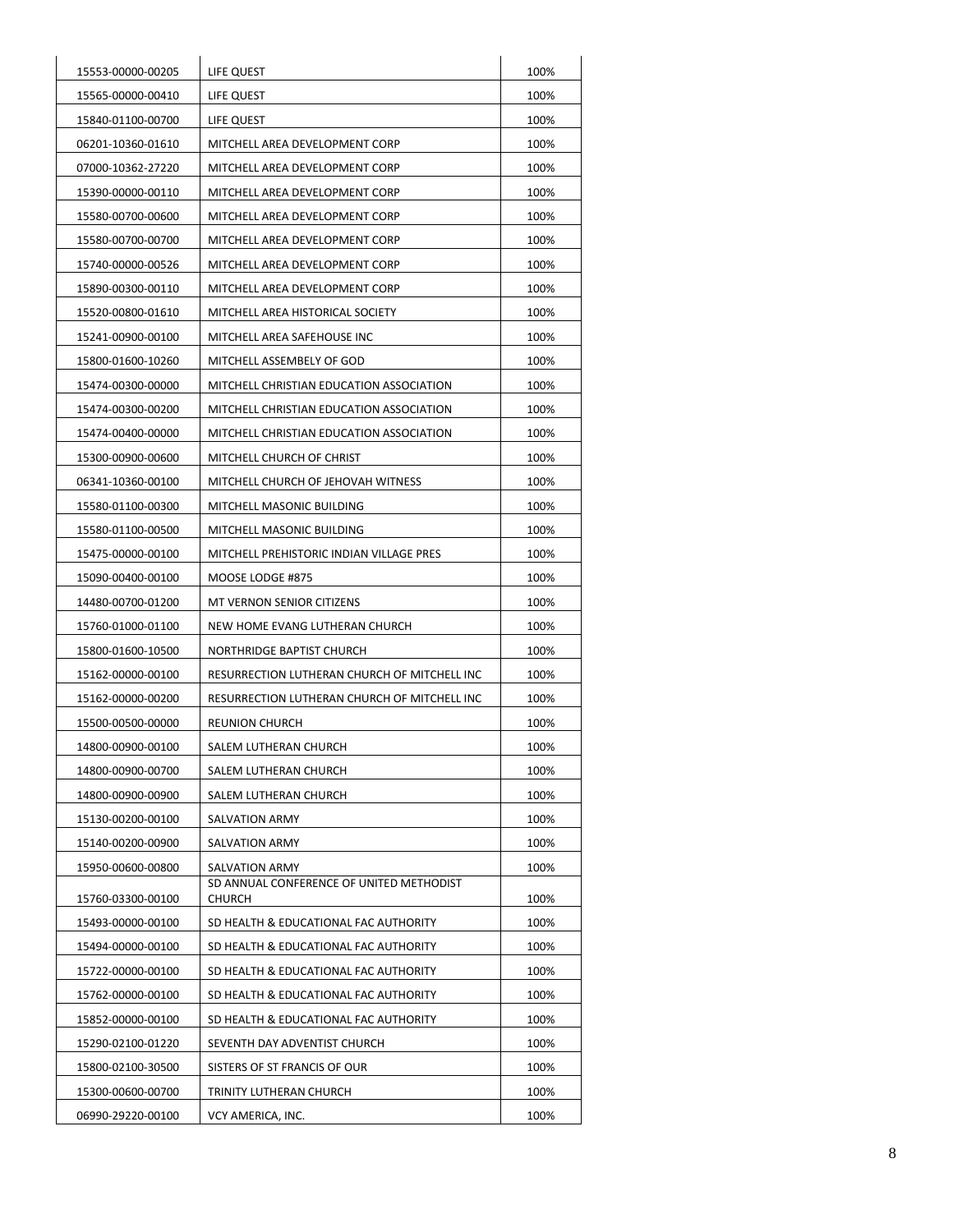| 15700-00100-00020 | <b>WESLEY ACRES</b>               | 100% |
|-------------------|-----------------------------------|------|
| 15700-00200-00100 | <b>WESLEY ACRES</b>               | 100% |
| 15700-00700-00010 | <b>WESLEY ACRES</b>               | 100% |
| 15580-01400-00300 | WORD OF LIFE CHRISITAN MINISTRIES | 100% |
| 15110-03200-00510 | ZION EVANGELICAL LUTHERAN CHURCH  | 100% |
| 15110-03200-00800 | ZION EVANGELICAL LUTHERAN CHURCH  | 100% |
| 15500-00200-00200 | ZION EVANGELICAL LUTHERAN CHURCH  | 100% |

# **APPROVE EXEMPT STATUS APPLICATIONS**

Motion by Claggett, second by Bode to approve the exempt status application for Amazing Grace Free Lutheran Church, parcel number 14480-00400-008-00. A roll call vote was taken as follows. Kiner-aye, Bode-aye, Claggett-aye, Reider-aye. Weitala absent. Motion carried.

Motion by Claggett, second by Bode to approve the exempt status application for Annual Conf of United Methodist Church, parcel number 15760-02800-005-00. A roll call vote was taken as follows. Bode-aye, Claggett-aye Kiner-aye, Reider-aye. Weitala absent. Motion carried.

Motion by Claggett, second by Bode to approve the exempt status application for Faith Missionary Association, parcel number 15260-00300-00400. A roll call vote was taken as follows. Claggett-aye, Kiner-aye, Bode-aye, Reider-aye. Weitala absent. Motion carried.

Motion by Bode, second by Claggett to approve the exempt status application for Faith Home & School, parcel number 15260-00300-006-00. A roll call vote was taken as follows. Kiner-aye, Bode-aye, Claggett-aye, Reideraye. Weitala absent. Motion carried.

Motion by Bode, second by Claggett to approve the exempt status application for Faith Home & School, parcel number 15260-00300-008-00. A roll call vote was taken as follows. Bode-aye, Claggett-aye, Kiner-aye, Reideraye. Weitala absent. Motion carried.

Motion by Bode, second by Claggett to approve the exempt status application for Faith Home & School, parcel number 15900-00400-011-00. A roll call vote was taken as follows. Claggett-aye, Kiner-aye, Bode-aye, Reideraye. Weitala absent. Motion carried.

Motion by Bode, second by Claggett to approve the exempt status application for Faith Home & School, parcel number 15900-00400-014-00. A roll call vote was taken as follows. Kiner-aye, Bode-aye, Claggett-aye, Reideraye. Weitala absent. Motion carried.

Motion by Bode, second by Claggett to approve the exempt status application for Faith Missionary Association, parcel number 15260-00300-001-00. A roll call vote was taken as follows. Kiner-aye, Bode-aye, Claggett-aye, Reider-aye. Weitala absent. Motion carried.

Motion by Claggett, second by Kiner to approve the exempt status application for LifeQuest, parcel number 15450-10900-007-00. A roll call vote was taken as follows. Claggett-aye, Kiner-aye, Bode-aye, Reider-aye. Weitala absent. Motion carried.

Motion by Bode, second by Claggett to approve the exempt status application for The Cat's Meow Foster Care, Inc, parcel number 15840-01600-001-00 with the stipulation that it is used exclusively for the benevolent and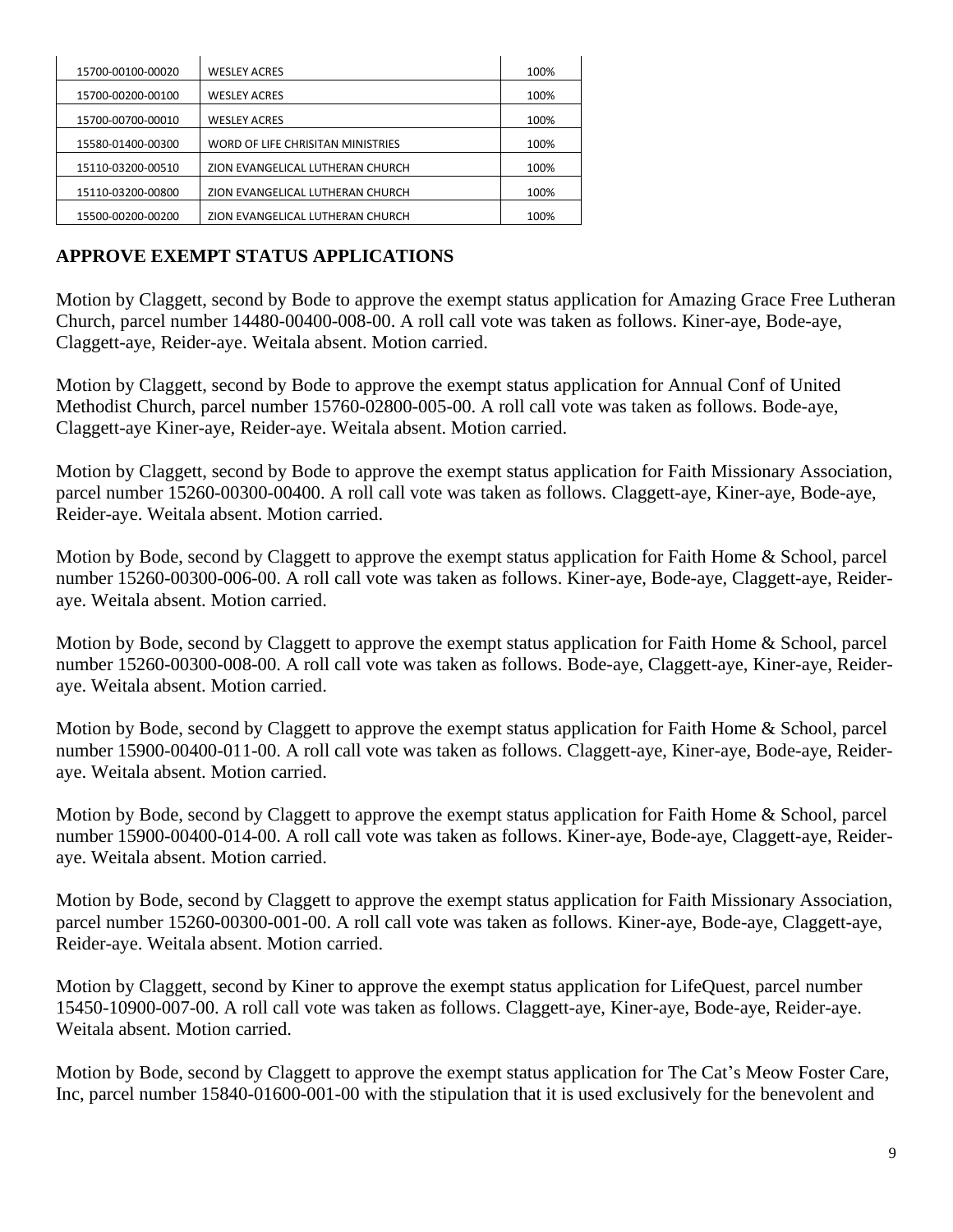charitable purpose of caring for stray/feral cats and relieving a government burden. A roll call vote was taken as follows. Kiner-aye, Bode-aye, Claggett-aye, Reider-aye. Weitala absent. Motion carried.

## **ADJOURN BOARD OF EQUALIZATION/RECONVENE BOARD OF COMMISSIONERS**

At 10:45 a.m., motion by Claggett, second by Kiner to adjourn the Board of Equalization and reconvene Board of Commissioners. A roll call vote was taken as follows. Claggett-aye, Kiner-aye, Bode-aye, Reider-aye, Weitala-absent. Motion carried.

## **COMMISSIONER KINER LEAVES MEETING**

At 10:45 a.m., Commissioner Kiner was excused for the remainder of the meeting.

## **APPROVE REPAIR**

At the request of Weed Supervisor Page, motion by Claggett, second by Reider to approve a repair of an injector drive module, and steering sector for a 2003 International Truck #4473. Repairs to be performed by Wrightway Repair at a cost of \$3,050.00. All members present voted aye. Motion carried.

## **APPROVE SKID LOADER PURCHASE**

At the request of Highway Superintendent Weinberg, motion by Claggett, second by Reider to approve the purchase of a John Deere 333G Compact Track Loader from C & B Operations who provided the low quote of \$86,380.81. All members present voted aye. Motion carried.

# **SURPLUS PROPERTY**

Motion by Reider, second by Claggett to surplus a 2002 New Holland LS170 Skid Loader #174203 to be used as trade on the aforementioned purchase with a trade value of \$17,893. All members present voted aye. Motion carried.

#### **APPROVE PURCHASE**

At the request of Highway Superintendent Weinberg, motion by Claggett, second by Reider to purchase a gas operated chop saw from Runnings Supply Inc. at a cost of \$1,185.19. All members present voted aye. Motion carried.

# **HVAC MAINTANANCE CONTRACT**

At the request of Director of Physical Plants Rang, motion by Claggett, second by Reider to approve the 2022 HVAC maintenance contracts for Full Heating Inspection, belts & filters included, and Full Cooling Inspection, belts & filters included at the Davison County Fairgrounds with Tessiers Inc. at \$1,200.00 per year for each contract. All members present voted aye. Motion carried.

# **APPROVE PSB ELEVATOR REPAIR**

At the request of Director of Physical Plants Rang, motion by Claggett, second by Reider to approve the repair of a hydraulic valve for the elevator at the Davison County Public Safety Building from Schumacher Elevator at a cost of \$8,128.00. All members present voted aye. Motion carried.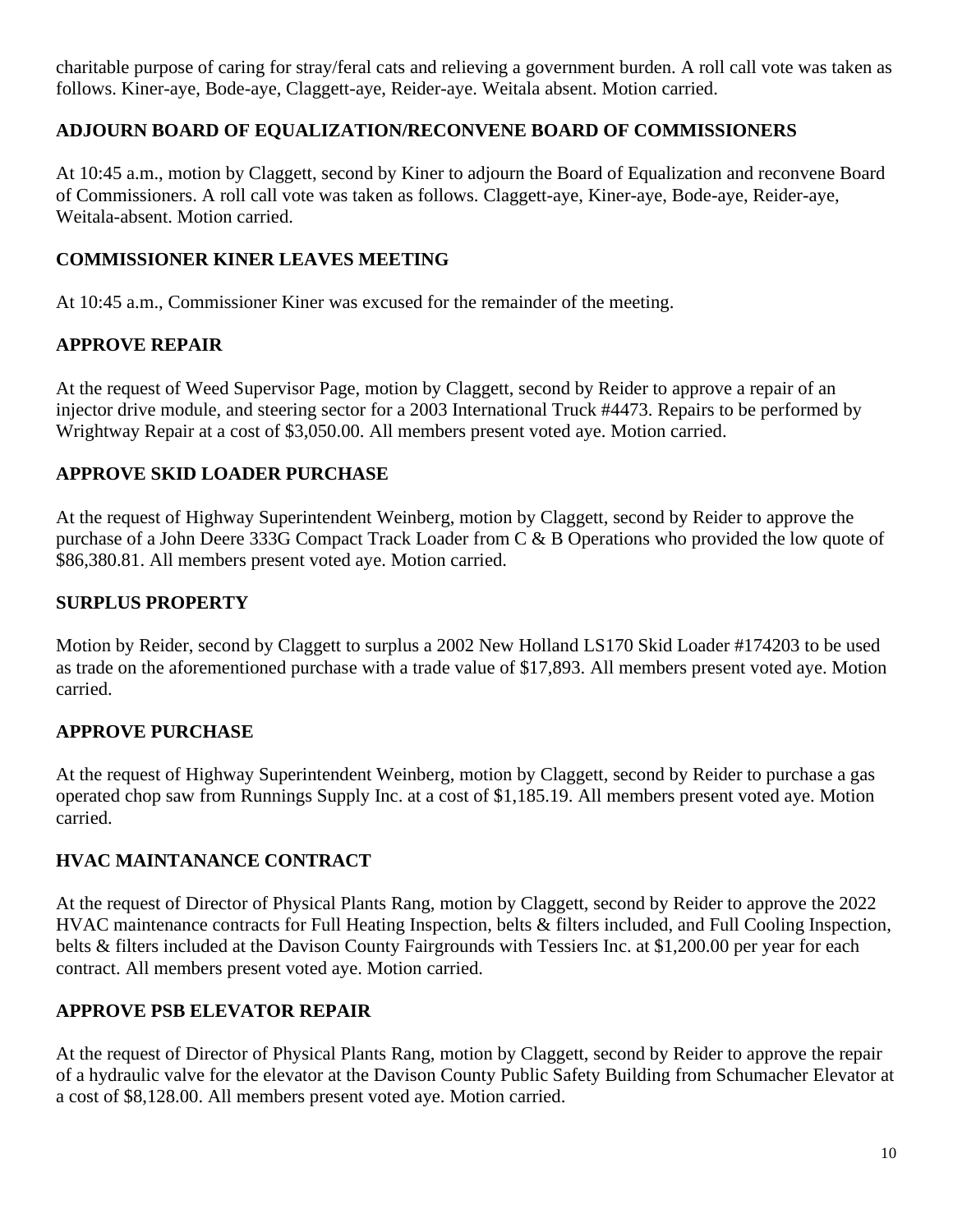#### **DENY WELFARE**

As per the recommendation of Welfare Intake Administrative Assistant Norwick, motion by Claggett, second by Reider to deny welfare claim #22079 pursuant to SDCL 28-13-27.1 not medically necessary hospital services. All members present voted aye. Motion carried.

#### **APPROVE BILLS**

Motion by Reider, second by Weitala to approve the following bills for payment and to deny payment for voucher # 56958. All members present voted aye. Motion carried.

#### **GENERAL FUND:**

**COMM:** Publishing/Daily Republic Forum Communications-984.01, Utilities/Mitchell Telecom-31.22, Santel Comm-68.73**; JUD:** Prof Fees/Stephanie Moen & Assoc-456.00, Law Library/West Payment Center-109.50**; AUD:** Rentals/Microfilm Imaging Sys-147.00, Utilities/Mitchell Telecom-31.21, Santel Comm-50.34, Mainframe Prog/Software Services-528.00**; TREAS:** Supplies/Beadle Co Sheriff-52.00, Utilities/Mitchell Telecom-55.33, Santel Comm-64.49, Mainframe Support/Bruce Mastel-35.00, Software Services-44.00**; STATES ATTY:** Utilities/Mitchell Telecom-65.62, Santel Comm-100.52**; CRT APPTED ATTY:** Crt Appted Atty/Wantoch Law Office-2,385.70, Legal expenses/Zylstra Investigations-1,285.00**; PUB SFTY BLDG:** Repairs/Direct Digital Control-398.35, Supplies/Avera Occupational-120.00, Gas & Fuel/Meyers Oil Co-62.56, Garbage/Miedema Sanitation-215.00**; CRTHOUSE:** Repairs & Maint/Golden West-75.00, Santel Comm-45.00, Gas & Fuel/Meyers Oil Co-216.66, Cable TV/Mitchell Telecom-100.79, Garbage/Miedema Sanitation-101.00, Buildings/Arctic Refrigeration-49,105.96**; DOE:** Publishing/Daily Republic Forum Communications-1,014.03, Utilities/Mitchell Telecom-62.19, Santel Comm-85.93, Software Services/Software Services-858.00, Vehicle Repair/Carquest of Mitchell-422.77**; ROD:** Utilities/Mitchell Telecom-62.12, Santel Comm-112.02, Prog Support/Software Services-88.00**; NORTH OFC:** Repairs/Golden West-89.97, Garbage/Miedema Sanitation-83.00, Phones/Mitchell Telecom-73.10, Santel Comm-89.05**; VET:** Supplies/McLeod's Printing-42.99, Tech Solutions-738.00, Trvl & Conf/Meyers Oil Co-129.08, Utilities/Mitchell Telecom-41.67, Santel Comm-62.55**; COORD:** IT Contract/Tech Solutions-11,275.61, Postage/Qualified Presort-992.50, Postage Meter Fees/Qualified Presort-262.95, Supplies/Santel Comm-20.00**; HR:** Utilities/Mitchell Telecom-55.39, Santel Comm-39.45**; SHERIFF:** Ofc Supplies/Tech Solutions-89.00, Gas Patrol Car/Meyers Oil Co-2,757.68, Utilities/Mitchell Telecom-511.92, Santel Comm-538.83**; JAIL:** Medicine/Avera Medical Group Radiology Mitchell-451.16, Bldg Maint/Menards-29.82, Jail Supplies/Innovative Office-54.11, Jones Supplies/255.52, Laundry Supplies/Jones Supplies/131.43, Uniforms/Galls-204.00, Jack's Uniforms-329.69, Prisoner Food/Summit Food Service-5,257.81, Health Protection/Avera Occupational-120.00, Cable TV/Mitchell Telecom-100.79, Contracts/Office Advantage-185.33, Vehicle Maint/Big E Auto Service-578.49, Meyers Oil Co-856.57, Inmate Services/Swanson Services-5.95**; WELFARE:** Supplies/Qualified Presort-10.57, Transients/Kwik Phil-30.00, Travel/SDACC-50.00, Ofc Utilities/Mitchell Telecom-54.65, Santel Comm-22.05, Funerals/Fredericksen Enterprise-2,500.00, Will Funeral Chapel-2,500.00**; NURSE:** State Payment/Ofc of Child & Family Services-7,254.50**; MENTAL HAND:** Handicap/SD Dept of Revenue-1,587.31**; MENTAL ILL:** Committals/Patrick Kiner-101.00, Douglas Papendick-202.00, Hearings/Dakotabilities-360.00, Fox & Youngberg-199.11, Lewis & Clark BHS-184.00, Dean Schaefer-165.00, Yankton County Treasurer-127.50**; FAIR:** Repairs & Maint/Santel Comm-40.00, Water & Sewer/Davison Rural Water-80.90, Garbage/Miedema Sanitation-101.00**; CO EXTENSION:** Postage/Qualified Presort-10.58, Supplies/Fischer Rounds & Assoc-80.00, Utilities/Bureau of Administration-6.00, Mitchell Telecom-54.65, Santel Comm-86.98**; WEED:** Repairs/Boyer Trucks-146.15, Carquest of Mitchell-110.84, Heartland Ag Systems-459.40, Wheelco Truck & Trailer-22.35, Supplies/Runnings Supply-136.96, Utilities/Mitchell Telecom-58.31, Santel Comm-25.53**; DRAINAGE:** Publishing/Daily Republic Forum Communications-30.09**; IND DEV:** Econ Develop/Mitchell Area Development Corp-2,500.00**; HIWAY:** Repairs & Maint/A & G Diesel-330.00, Allied Oil & Supply-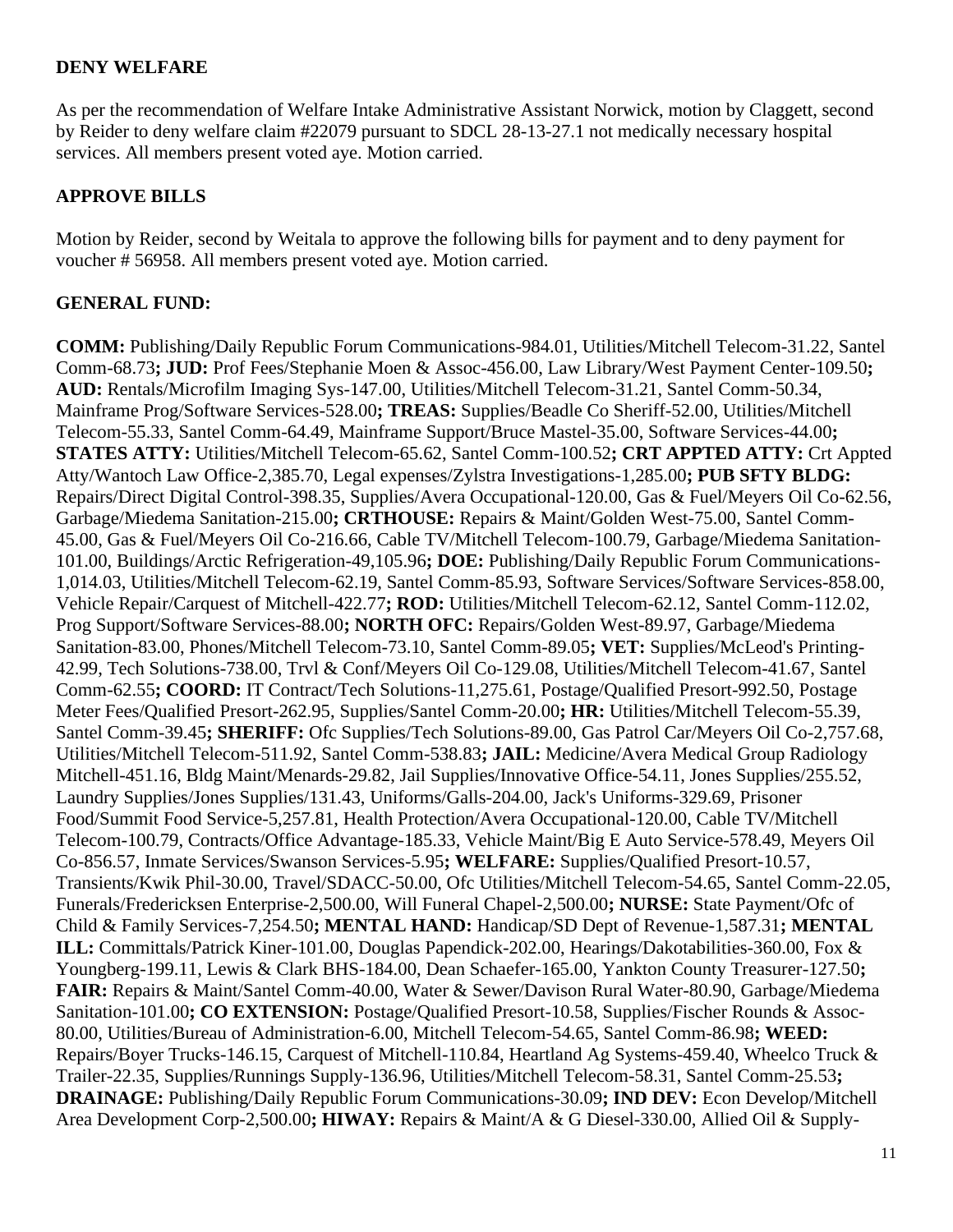1,000.00, Bailey Metal-270.77, Butler Machinery-204.16, Carquest of Mitchell-1,021.84, Diesel Machinery Inc-609.53, Graham Tire Co-1,762.50, First Bankcard-720.00, Mitchell Iron & Supply-21.90, Runnings Supply-105.97, Sanitation Products Inc-844.75, Transource-376.94, Thune's True Value-16.36, Wheelco Truck & Trailer-1,695.20, Supplies & Materials/A-OX Welding-152.70, Aramark-147.47, Boyer Trucks-200.88, Carquest of Mitchell-599.29, Dept. of Revenue-250.56, Equipment Blades Inc-5,465.00, Fastenal Co-172.39, Meyers Oil Co-1,174.75, Mitchell Iron & Supply-86.60, Mueller Lumber Co-25.97, Northland Chemical Corp-211.04, Runnings Supply-146.01, Sturdevant's Auto Parts-53.84, Clayton Wells-61.78, Gas & Fuel/Meyers Oil Co-27,066.38, Utilities/City of Mt. Vernon-92.00, Miedema Sanitation-83.00, Mitchell Telecom-159.10, Santel Comm-69.61, Projects/Civil Design Inc-480.00, Patch Mix/Commercial Asphalt-1,057.50**; EMG MGMT:** Fuel/Meyers Oil Co-292.64, Utilities/Golden West-89.85, Mitchell Telecom-23.85, Santel Comm-110.93.

# **APPROVE AUDITOR'S ACCOUNT WITH TREASURER**

Motion by Claggett, second by Reider to Approve the March 2022 Auditor's Account with the Treasurer in the amount of \$11,098,060.54. All members present voted aye. Motion carried.

# **COMBINE PRECINCTS FOR PRIMARY ELECTION**

Motion by Claggett, second by Reider to combine precincts for the 2022 Primary Election. A roll call voted was taken as follows. Claggett – aye, Reider – aye, Kiner- aye, Bode – aye, Weitala – absent. Motion carried.

#### **DAVISON COUNTY RESOLUTION #041222-01 RESOLUTION COMBINING PRECINCTS FOR 2022 PRIMARY ELECTION**

**WHEREAS,** SDCL 12-14-1 provides for boundary changes of election precincts already established;

and

**WHEREAS,** it is more cost effective to combine precincts for the Primary Election; and

**WHEREAS,** per SDCL 12-14-4 in doing so shall not cause unreasonable waiting time for the voters.

**NOW THEREFORE, BE IT RESOLVED** by the Board of Commissioners of Davison County that the precincts will be combined to form eleven precincts as follows:

**Precinct 1 (Rome & Tobin Townships and Ethan Town), Precinct 2 (Baker, Blendon, Mt. Vernon & Union Townships and Mt. Vernon City), Precinct 3 (Badger, Beulah, Lisbon & Prosper Townships) and Precincts 4 & 5 (Mitchell & Perry Townships) Precincts 6 Precinct 7, 8 & 9 Precinct 10 Precinct 11 & 12 Precinct 13 Precincts 14, 15 & 16 Precincts 18 & 20 Precinct 19**

**IT IS FURTHER RESOLVED;** that this resolution be in effect each year a primary election is held unless repealed or modified by duly enacted resolution.

Dated at Mitchell, South Dakota this 12<sup>th</sup> day of April 2022.